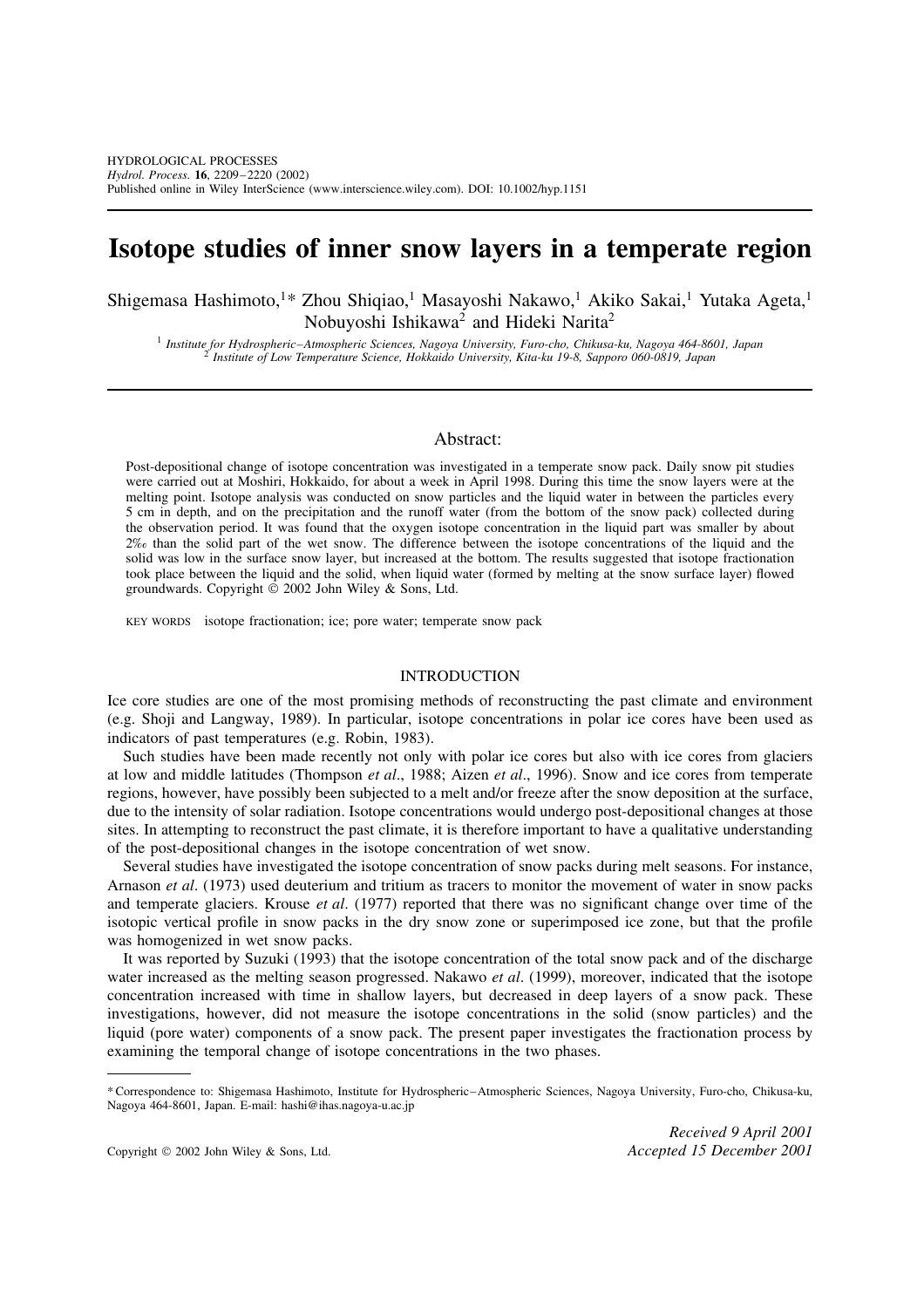

Figure 1. Air temperature, snow depth, daily precipitation and daily discharge during 2 April to 10 April 1998

## **OBSERVATIONS**

Field observations were carried out at Moshiri, northern Hokkaido, Japan, between February and April 1998. The data used in the present analysis were obtained between 29 March and 10 April, when snow temperature was  $0^{\circ}$ C throughout the snow pack. Snow pit studies, which included stratigraphic observation and measurement of snow density, snow temperature and water content, were carried out daily at 10 a.m. Each day, 5 cm depth snow samples were collected from the snow surface down to ground level at 5 cm intervals. The solid (snow particles) and liquid (water-filled pores) components of each snow sample were separated using centrifugation. Separated snow samples, however, contained a small amount of liquid water, and this water content was measured using the calorimetric method (Akitaya, 1978). Snow particles from each sample were photographed for later analysis of the particle size distribution.

Precipitation was collected twice a day, morning and evening, using a pan of 30 cm diameter and approximately 10 cm depth. The only rainfall occurred between 21:00 on 4 April and 7:00 on 5 April, and after 18:00 on 10 April. No snowfall was observed during the analysis period. A lysimeter located at the snow–ground interface sampled discharge water from the snow pack twice daily, morning and evening.

These samples were subjected to isotopic analysis for  $\delta^{18}O$  and  $\delta D$ . The analytical errors for  $\delta^{18}O$  and  $\delta D$ were  $\pm 0.1\%$  and  $\pm 1.0\%$  respectively.

Figure 1 shows the variation of daily mean air temperature, snow depth, precipitation and discharge between 2 April and 10 April, 1998. Snow depth (solid line) decreased by about 40 cm during the period, which was approximately 200 mm water equivalent (w.e.). After 3 April, air temperature (broken line) rose above 0 °C and daily discharge (white bar) increased to an average 20 or 30 mm w.e.

# **RESULTS**

# *Isotope concentration of snow particles and pore water*

Snow samples were separated into liquid water and snow particles, although there was a small amount of liquid water that could not be entirely removed from the snow portion. The isotope concentration in solid snow particles without any liquid water  $\delta'_{g}$  was hence calculated by

$$
\delta'_{g} = (\delta_{g} - c\delta_{l})/(1 - c) \tag{1}
$$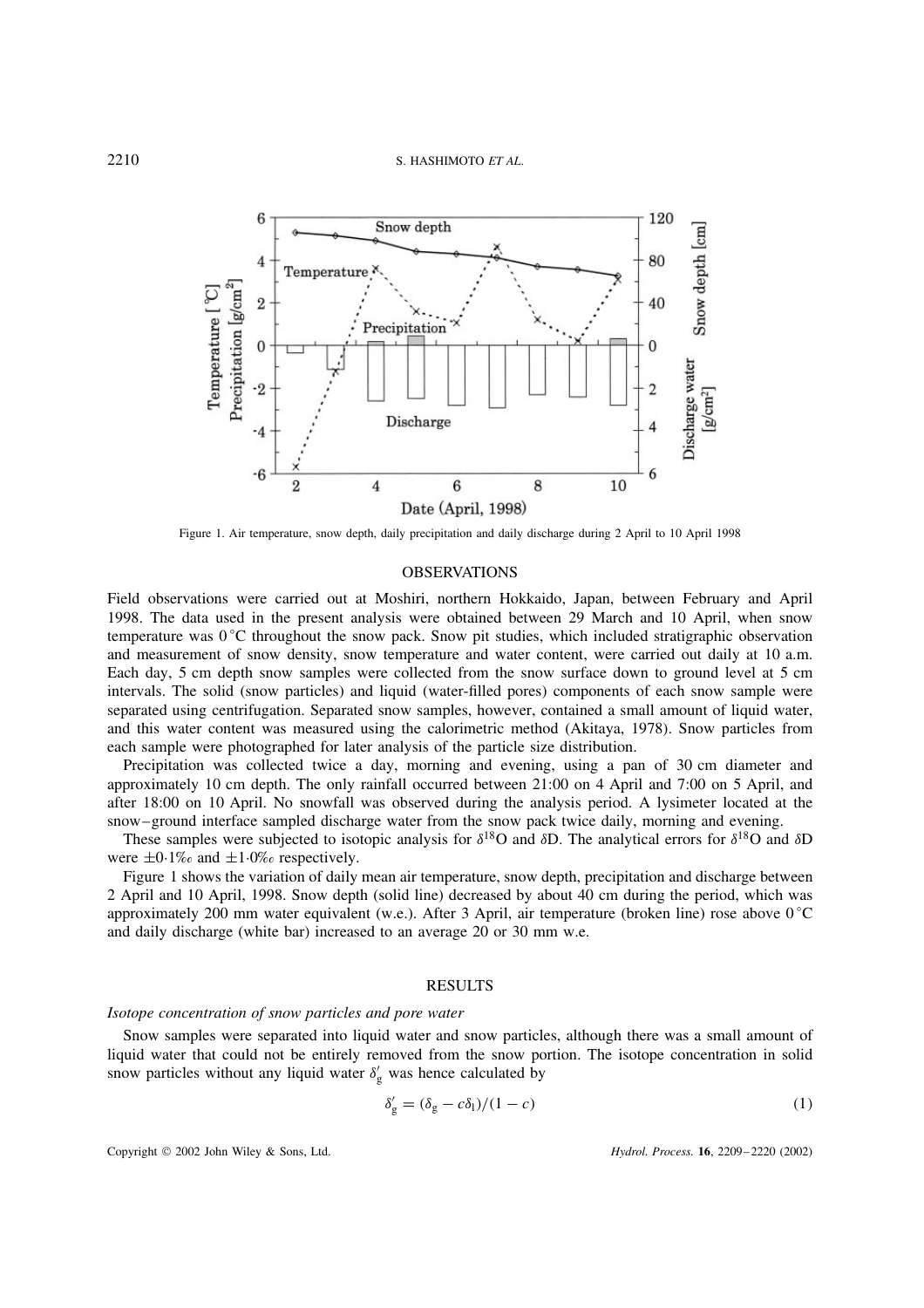where c is the water content in the separated snow sample, and  $\delta_g$  and  $\delta_l$  represent the isotope concentrations in the separated snow sample and water samples respectively.

Figure 2 shows vertical profiles of the isotope concentration in the solid  $\delta'_{g}$  and the liquid  $\delta_{1}$ . In the lower layer, the isotope concentration of the liquid water (dotted line) is about 2‰ lower than the concentration of the solid phase (solid line). The difference in isotope concentration between the liquid and the solid is small near the surface, but increases towards the bottom.

#### *Isotope concentration of precipitation, discharge water and the total snow pack*

The isotope concentration of the total snow pack  $\delta_s$  (including both the solid and the liquid phases) can be expressed by

$$
\delta_{\rm s} = \sum (W_i \delta_i) / W \tag{2}
$$

where  $\delta_i$  is isotope concentration in each snow layer, and W and W<sub>i</sub> are the masses of the total snow pack and of each corresponding snow layer respectively. The suffix i indicates the respective layer number, numbered upwards from the ground to the surface. The temporal change of  $\delta_s$  is plotted in Figure 3. It increased over time, however it was not due to precipitation from the night of 4 April to the morning of 5 April. The precipitation amount was  $6·4$  mm and the average oxygen isotope concentration was  $-6·61$ ‰.

The oxygen isotope concentration in the discharge also increased with time, as did  $\delta_s$  (the isotope concentration in snow), although the former was less pronounced than the latter (Figure 3). Suzuki (1993) also reported that both oxygen isotope concentrations increase over time. The difference in isotope concentration between the snow and the discharge water decreased over time. During the period 2 April to 10 April, the snow pack lost 18.5 g cm<sup>-2</sup> of mass and the discharge water collected by the lysimeter was 17.4 g cm<sup>-2</sup>. Thus the collection rate was 94%, and this difference is statistically insignificant.

A plot of  $\delta D$  against  $\delta^{18}O$  is called a $\delta D-\delta^{18}O$  diagram, and is usually used for examining fractionation processes. Figure 4 shows the  $\delta D - \delta^{18}O$  diagram for the precipitation between February and April 1998 (Figure 4a) and for the total snow from 2 April to 10 April (Figure 4b). The regression line in Figure 4a represents the relationship

$$
\delta D = 8.0 \delta^{18} O + 20.9 \tag{3}
$$



Figure 2. The vertical profiles of  $\delta^{18}O$  in the solid (solid line) and the liquid (broken line) on (a) 2 April, (b) 6 April, and (c) 10 April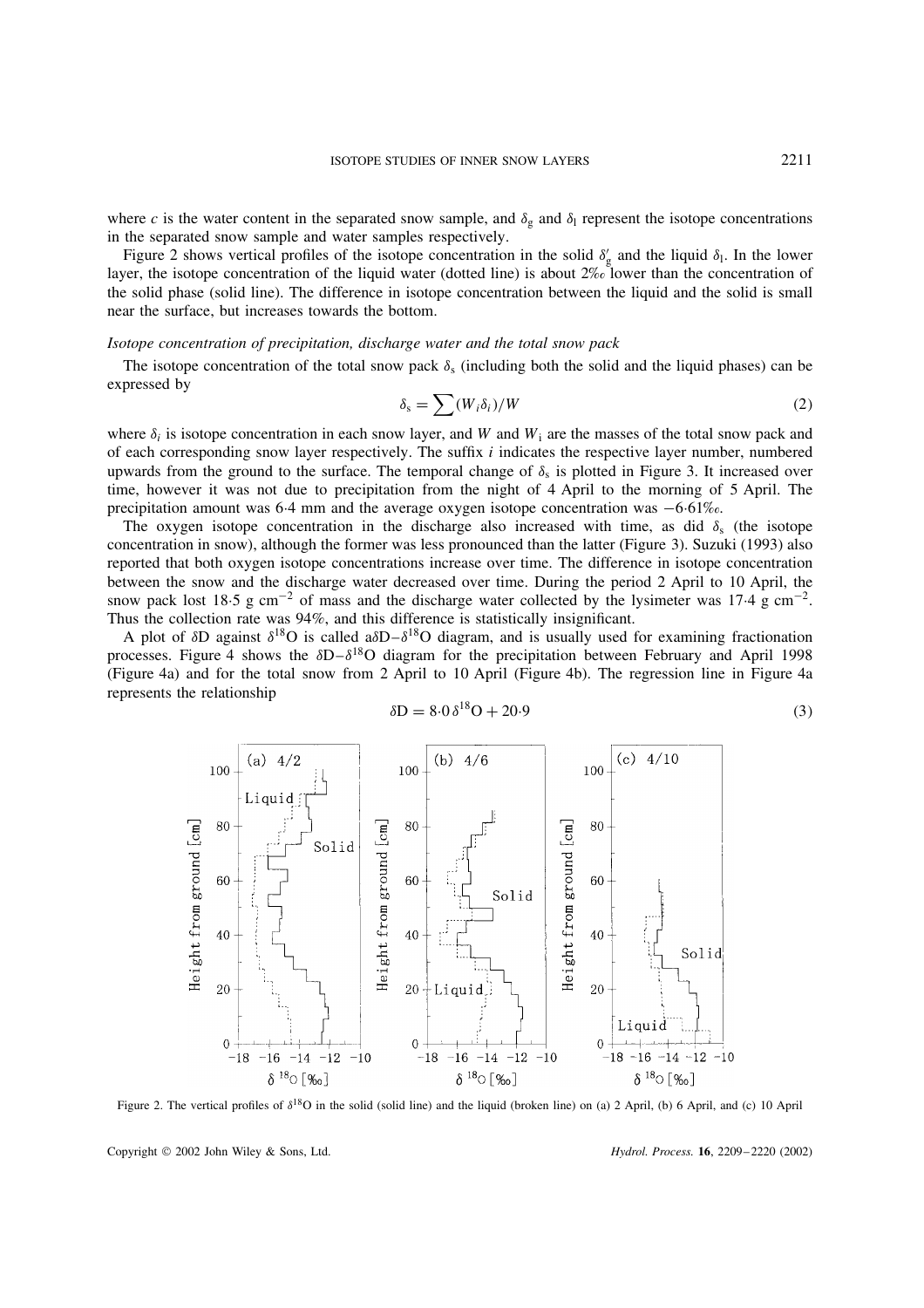![](_page_3_Figure_1.jpeg)

Figure 3. Temporal change of  $\delta^{18}O$  in total snow pack and discharge water

![](_page_3_Figure_3.jpeg)

Figure 4. Relationship between  $\delta D$  and  $\delta^{18}O$  in (a) precipitation and (b) total snow pack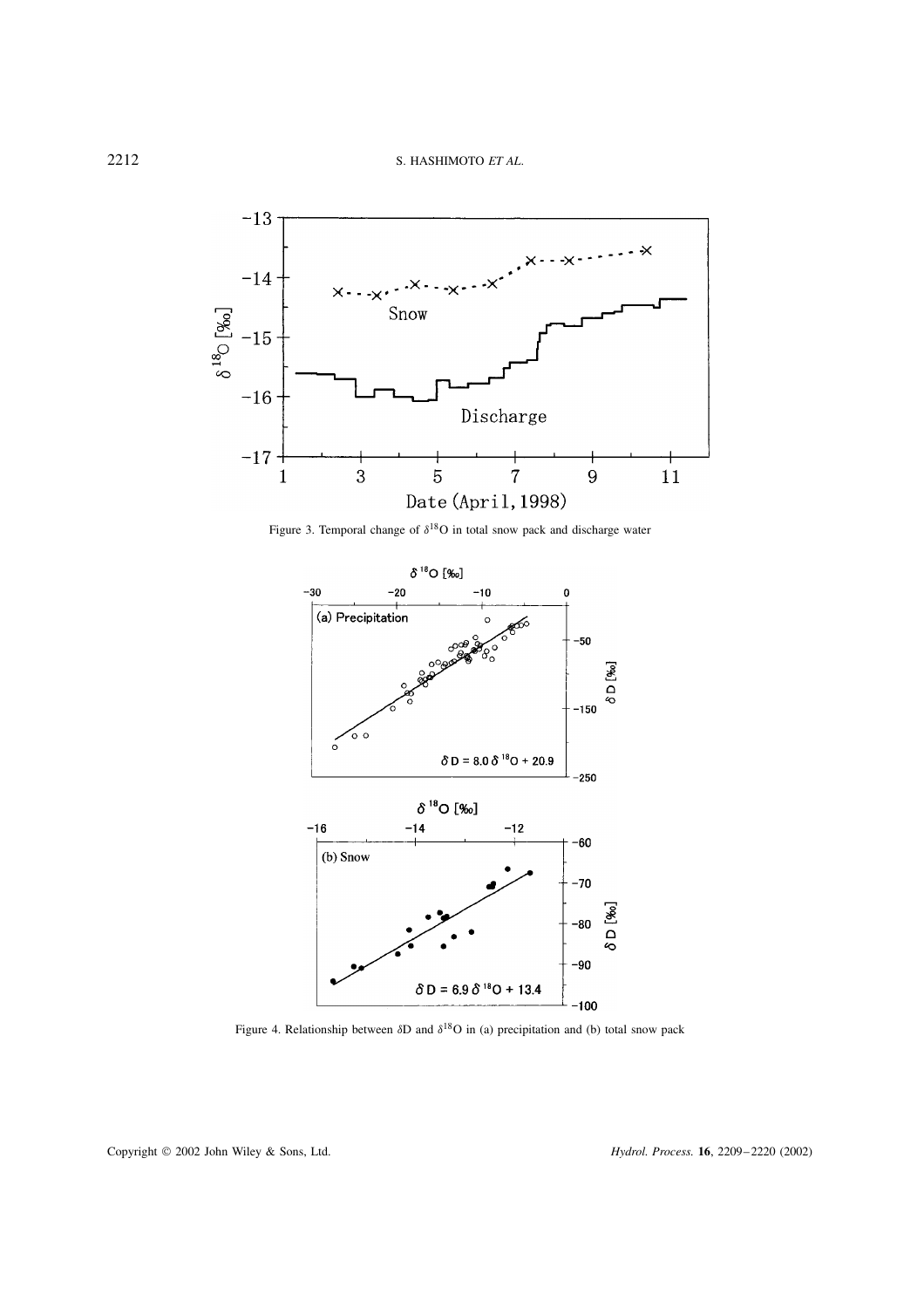According to Craig (1961), the relationship between  $\delta$ D and  $\delta$ <sup>18</sup>O is linear in the majority of meteoric waters, obeying the equation

$$
\delta D = 8 \delta^{18} O + 10 \tag{4}
$$

which is the so-called 'meteoric water line'. The quantity called deuterium excess  $d$ 

$$
d = 8\,\delta^{18}\text{O} - \delta\text{D} \tag{5}
$$

has been used to determine the moisture source for precipitation (e.g. Johnson *et al*., 1989). For meteoric water, the deuterium excess value is generally close to 10‰. On the coast of the Sea of Japan, however, the deuterium excess of isotope concentration in the winter precipitation was slightly larger than 20‰. This is because the cold and dry Siberian air mass would contain significant amounts of vapour that had rapidly evaporated from the Sea of Japan (Waseda and Nakai, 1983). The deuterium excess for precipitation collected in Moshiri was consistent with these findings.

The relationship between  $\delta D$  and  $\delta^{18}O$  for the total snow pack was approximated by

$$
\delta \mathbf{D} = 6.9 \,\delta^{18} \mathbf{O} + 13.4\tag{6}
$$

as shown in Figure 4b. The gradient of the regression line in Figure 4b was smaller for the snow pack than for the precipitation (Figure 4a), indicating that the isotope concentration changed after the snow deposition.

### *Temporal isotope change in individual layers*

When snow layers are at melting point, snow particles tend to become granular, and under isothermal conditions the boundaries between neighbouring snow layers become less identifiable. Assuming that the water flowing down to the ground is at  $0^{\circ}$ C, the solid portion of the inner snow layers will not change in mass. Hence, the snow pack was divided, following convention, into four layers (I–IV), as shown in Figure 5, based on the conservation law for individual layers. Geothermal heat, however, would cause a certain amount of melt at ground level. On 4 February, a marker was placed at a height of 22 cm from ground level. The mass of the solids in the basal layer (layer I) decreased with time due to melting caused by the geothermal

![](_page_4_Figure_11.jpeg)

Figure 5. Conventional layering for the snow pack. The layers were defined to have the solid mass of 15 g cm<sup>-2</sup> for the inner layers II and III, except after 8 April for layer III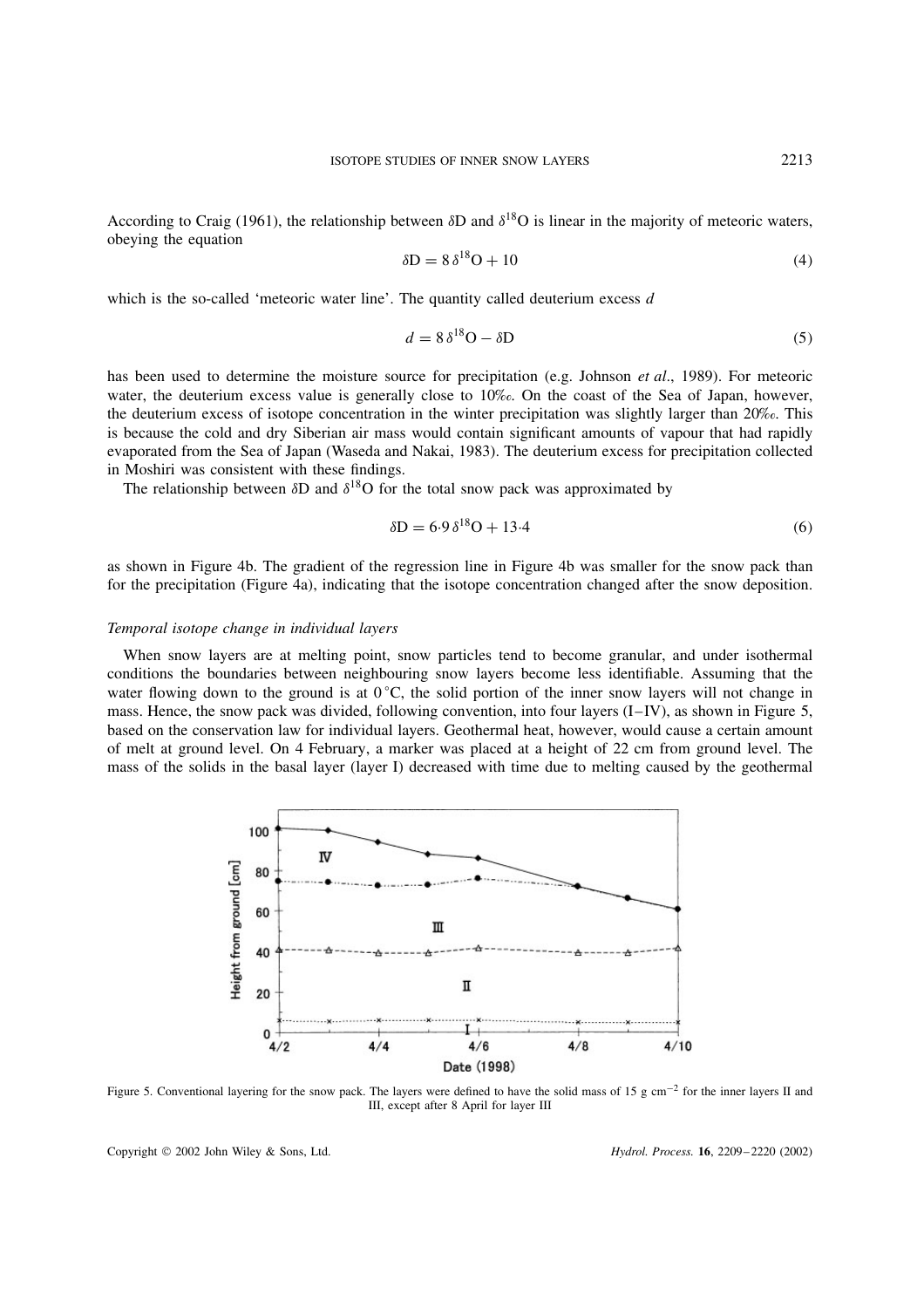![](_page_5_Figure_1.jpeg)

Figure 6. Temporal change of  $\delta^{18}O$  in (a) the solid and (b) the liquid for layers II and III. The bold dashed and dotted lines indicate the respective regression lines

heat. Layers II and III are the subsequent two inner layers above the basal layer, defined as having 15 g cm<sup>-2</sup> of solid snow mass in each layer. Layer IV is the surface layer remaining until 8 April.

Figure 6 shows the temporal isotope change for snow particles and pore water in layers II and III, where the mass of the solid was assumed to be constant. In these two inner layers, the isotope concentration tended to increase over time.

# υ*D–*υ18*O diagram for each layer*

The  $\delta D - \delta^{18}O$  diagram for snow particles in each layer is shown in Figure 7. The slopes of the regression lines are 4.7, 7.0, 7.3, and 4.2 for layers I, II, III, and IV respectively. These slopes are all smaller than 8, which is the slope of the meteoric water line.

# *Temporal change of average snow particle size*

The average snow particle size for each layer is shown in Figure 8. The snow particle size tends to increase with time except in the surface layer I.

#### DISCUSSION

Near the surface, the difference between the isotope concentrations of the solid and the liquid was small. This difference, however, increased with depth (Figure 2). This suggests that isotopic fractionation between the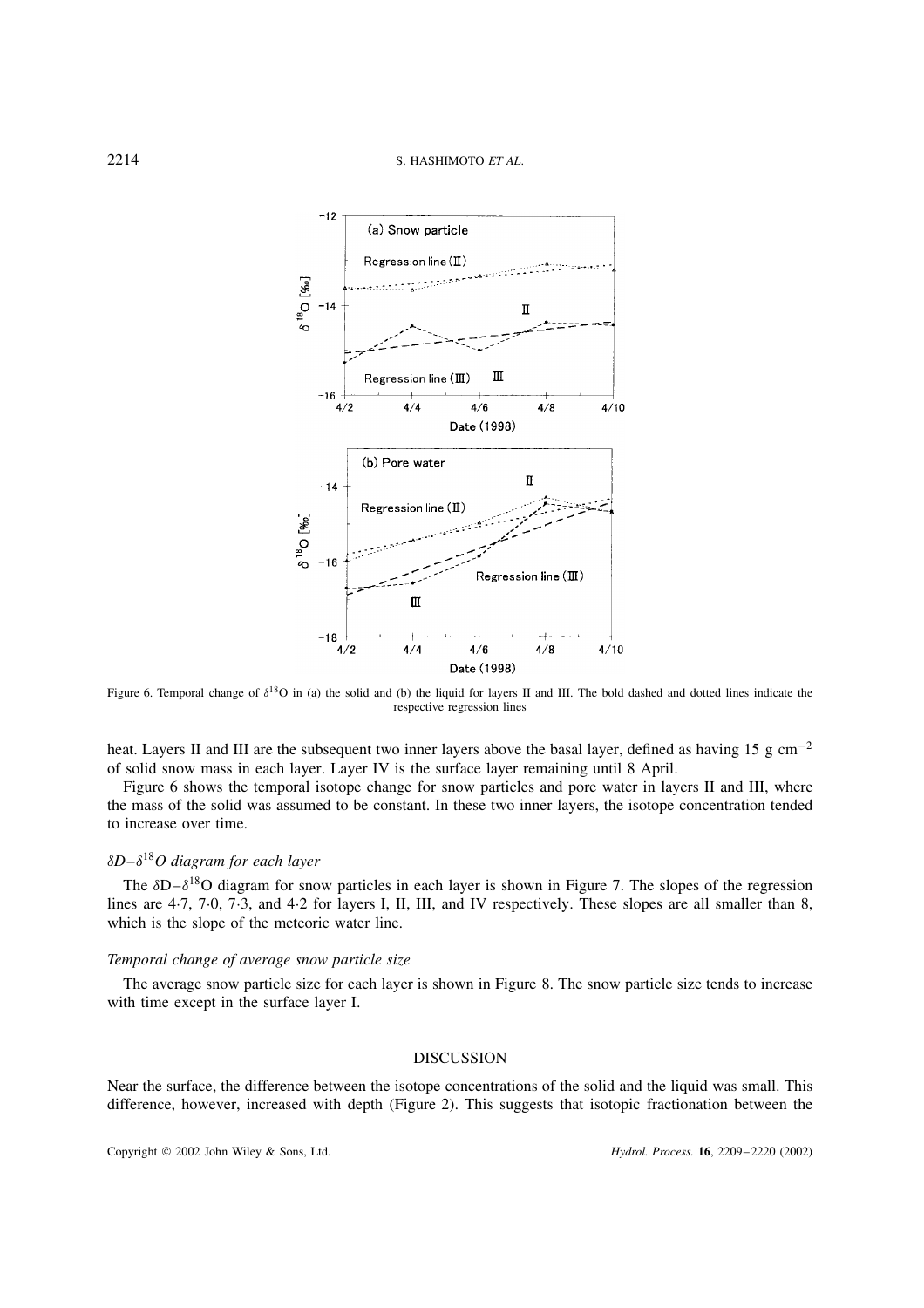![](_page_6_Figure_1.jpeg)

Figure 7. Relationship between δD and  $\delta^{18}$ O in the solid for each layer. The slopes of the regression lines are 4.7, 7.0, 7.3, and 4.2 for layers I, II, III, and IV respectively

![](_page_6_Figure_3.jpeg)

Figure 8. Temporal change of average snow particle size for each layer

liquid and the solid takes place as liquid water formed by melting at the surface flows downward. The results shown in Figure 3 suggest that the average isotope concentration for the total snow pack increased with time, because discharge water with relatively smaller isotope concentration than the total snow pack flowed out.

In the  $\delta D - \delta^{18}O$  diagram (Figure 7), the slope of the regression line for both layer II and layer III, where the mass of the snow particles in each layer should be constant, is less than 8.

In a wet snow pack at  $0^{\circ}$ C, due to the curvature effect, it is assumed that small particles shrink by melting and grow by freezing, and that both these processes take place simultaneously (Raymond and Tusima, 1979). However, isotope fractionation during snow melting can be ignored because the self-diffusion coefficient is very small in ice matrices (e.g. Jouzel and Souchez, 1982; Nakawo *et al*., 1993). Thus, the freezing process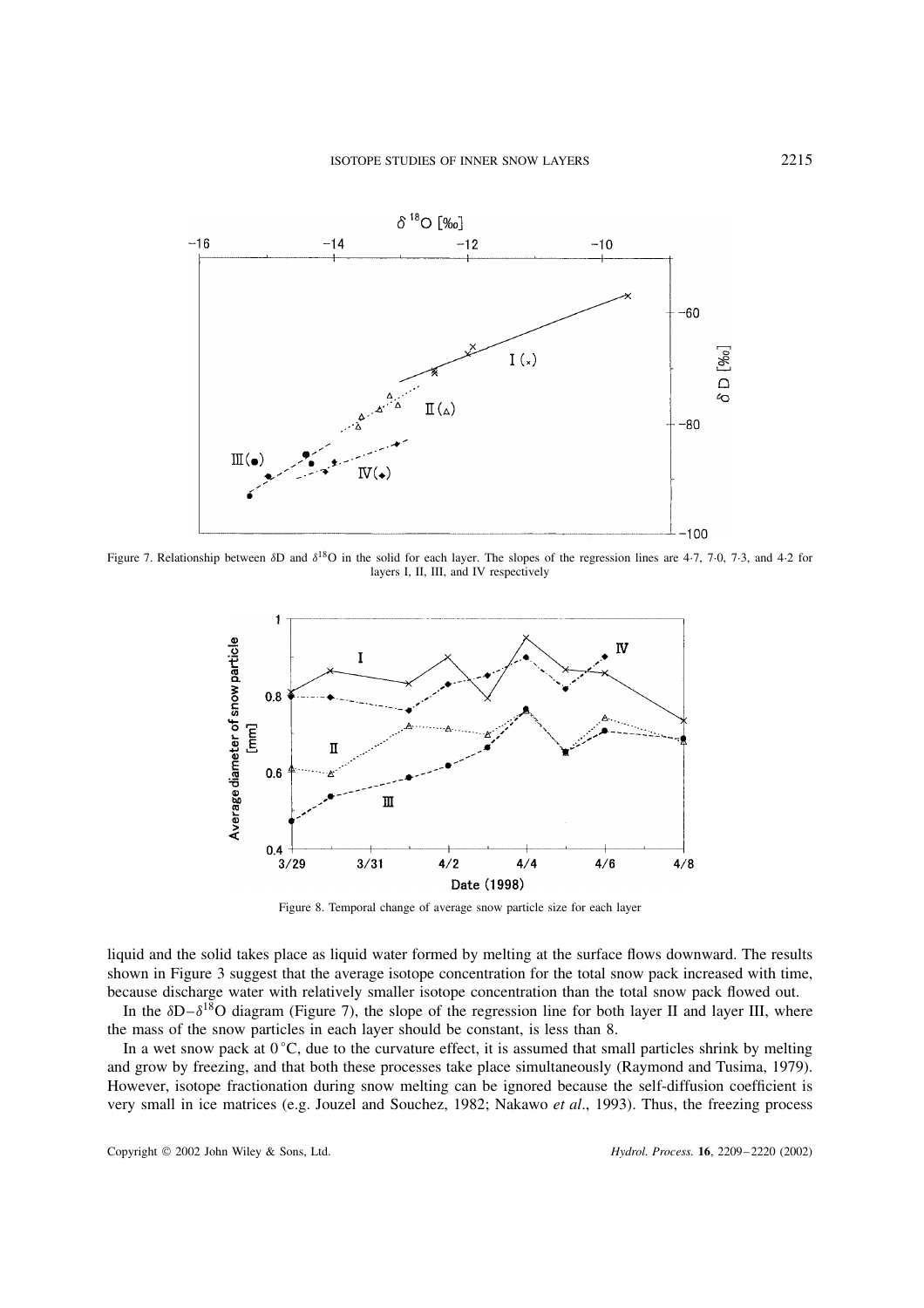is considered to be solely responsible for the change in isotope concentration in the wet snow. In this paper, the isotope fractionation during freezing is called the 'interaction' between snow particles and pore water.

Under isothermal conditions at  $0^{\circ}$ C, the amount of relatively small particles melting is identical to the amount of water freezing to become large particles. This amount is henceforth called the 'exchange mass'.

Suppose water with the value of  $\delta_a D$  and  $\delta_a^{18}O$  is frozen (the subscript 'a' denotes 'initial liquid'). According to Souchez and Juzel (1984), the slope of the  $\delta D - \delta^{18}O$  diagram of this freezing process is given by

$$
S = \frac{\alpha_{\rm D} \left[ (\alpha_{\rm D} - 1) \left( 1 + \frac{\delta_{\rm a} \mathbf{D}}{1000} \right) \right]}{\alpha_{\rm B} \left[ (\alpha_{\rm B} - 1) \left( 1 + \frac{\delta_{\rm a}^{\rm B} \mathbf{O}}{1000} \right) \right]}
$$
(7)

where  $\alpha_{18}$  and  $\alpha_D$  are the isotope fractionation factors for freezing (for oxygen and hydrogen respectively) at the liquid–solid interface. They have values of 100291 ( $\alpha_{18O}$ ) and 10212 ( $\alpha_D$ ) (Lehmann and Siegenthaler, 1991). Inserting the isotope concentrations of pore water  $(-15.97\% \text{ or } \delta_a^{18}O$  and  $-95.87\% \text{ or } \delta_a D$  in layer II and  $-16·72\%$  for  $\delta_a^{18}O$  and  $-103·31\%$  for  $\delta_aD$  in layer III on 4 April) into Equation (1), S was calculated to be 6Ð8 for both layers. The calculated results are in close agreement with the observed result of 6Ð9 (Equation (6)). Hence, it was suggested that the isotope concentration of the snow pack is modified by the freezing process that takes place in the snow pack.

When the 'isotope amount' ( $W\delta$ ) is defined as the product of the water mass W and the isotope concentration  $\delta$ , the isotope budget for the whole snow pack is expressed by

$$
(W_0 \delta_0) + (W_p \delta_p) = (W_1 \delta_1) + (W_r \delta_r) \tag{8}
$$

where the subscripts '0' and '1' denote an observation day and the next observation day respectively. In addition, the subscripts 'p' and 'r' refer to precipitation and discharge water between the observation days respectively.

The isotope amount budget of the solid in the inner layers, II and III, can be expressed as

$$
\left(\frac{W_{g0}}{h}\delta'_{g0}\right) + (f\delta_f) = \left(\frac{W_{g1}}{h}\delta'_{g1}\right) + (f\delta_m) \tag{9}
$$

where  $f$  is the exchange mass. The subscripts  $g0$  and  $g1$  denote snow particles per unit area on the observation day and on the next observation day respectively. The values of  $W_{g1}$  and  $W_{g0}$  are equal because the water mass of snow particles is constant in an inner layer.  $\delta_f$  and  $\delta_m$  refer to the isotope concentrations of frozen ice and of melted water respectively during two observation days, and  $h$  is the thickness of each layer.

When the isotope concentration of pore water is  $\delta_{w0}$ , the isotope concentration of the frozen ice portion  $\delta_f$ is expressed by

$$
\delta_{\rm f}/1000 = \alpha (1 + \delta_{\rm w0}/1000) - 1 \tag{10}
$$

where  $\alpha$  is the isotope fractionation factor for freezing at the liquid–solid interface.  $\delta_m$  is equal to  $\delta'_{g0}$ , because melting occurs without the isotope fractionation (e.g. Jouzel and Souchez, 1982; Nakawo *et al*., 1993). In addition, the following assumptions were made when calculating the exchange mass:

- (1) the isotope concentration of snow particles changes linearly with time, as shown by regression lines in Figure 6a;
- (2) the  $\delta'_{g0}$  and  $\delta_{w0}$  are constant over the two observation days;
- (3) pore water flows downward from the snow surface to the ground, but the effect of this water flow is negligible compared with the effect of isotope change.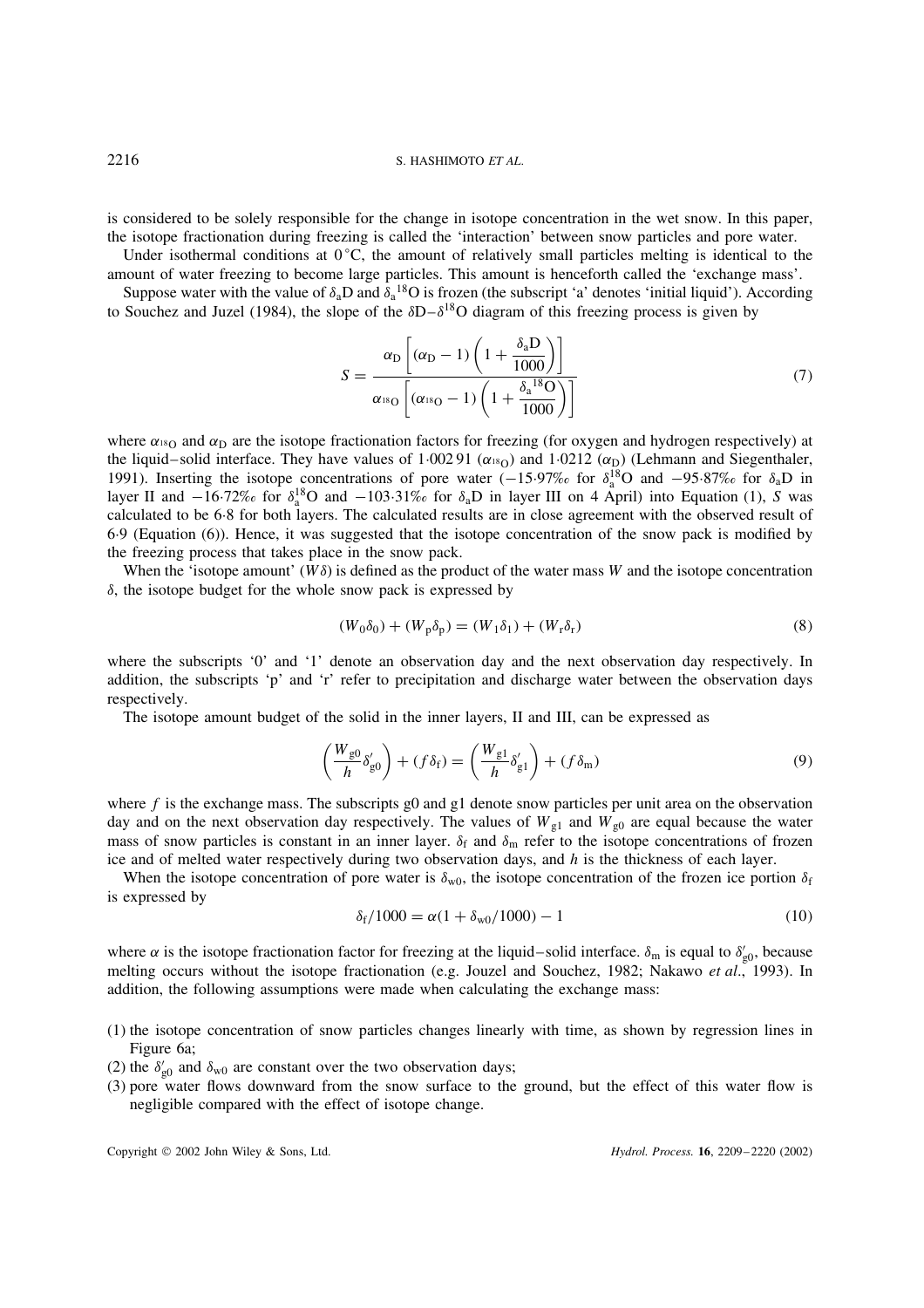From Equations (2) and (3), 'exchange mass' in a day can be expressed by

$$
f = \frac{W_{g0}}{h} \frac{(\delta'_{g1} - \delta'_{g0})}{(\delta_f - \delta_m)} = \frac{W_{g0}}{h} \frac{(\delta'_{g1} - \delta'_{g0})}{1000 \left[ \alpha \left( 1 + \frac{\delta_{w0}}{1000} \right) - 1 \right] - \delta'_{g0}} \tag{11}
$$

Using this formula, the values for 'exchange mass' in this study were calculated as  $5.87 \times 10^{-2}$  g cm<sup>-3</sup> in layer III and  $7.33 \times 10^{-2}$  g cm<sup>-3</sup> in layer II.

The exchange mass value can also be calculated from the snow particle size distribution data. Raymond and Tusima (1979) proposed the following equation to describe the normalized cumulative frequency  $\Psi^*$  of the size distribution during the grain coarsening of wet snow:

$$
\Psi^* \left( \frac{V}{V_{\rm m}} \right) = \left( 1 - \frac{aV}{bV_{\rm m}} \right)^{1/a} \tag{12}
$$

where V is the volume of a particle,  $V_m$  is the median volume, and a and b are parameters with constant values. Results using Equation (5) are consistent with the measured data, as shown in Figure 9. As can be

![](_page_8_Figure_7.jpeg)

Figure 9. An example of cumulative distribution of particle volume of dry snow plotted as a function of  $V/V<sub>m</sub>$  for layers III (a) and II (b)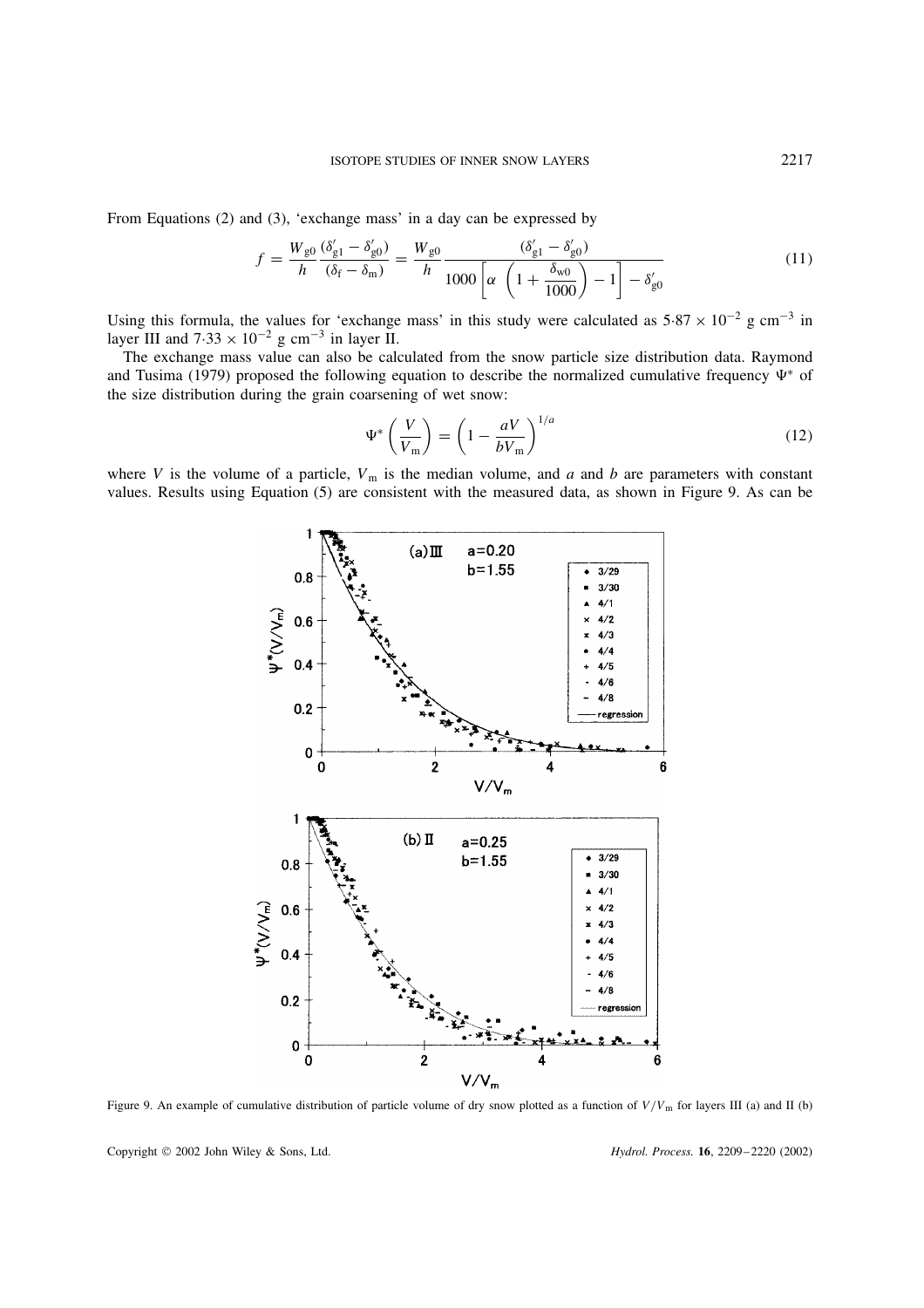![](_page_9_Figure_1.jpeg)

Figure 10. Median volume versus time for snow layers III (a) and II (b)

seen in Figure 10,  $V_m$  was assumed to increase linearly with time for simplicity.

$$
V_{\rm m} = V_0 + \gamma t \tag{13}
$$

where  $V_0$  is median volume at time zero (29 March, 10:00),  $dV_m/dt$  has a constant value, and  $\gamma$  is derived experimentally (Raymond and Tusima, 1979). The exchange mass  $f$  can then be calculated by

$$
f = \beta \ln \left( 1 + \frac{\gamma}{V_0} t \right) \tag{14}
$$

where

$$
\beta = \left(\frac{1}{1+a}\right)^{1/a} \tag{15}
$$

as indicated by Raymond and Tusima (1979). Using values of 0.2 for a, 1.55 for b, 0.0005 cm<sup>3</sup> h<sup>-1</sup> for  $\gamma$ , and 0.0638 cm<sup>3</sup> for  $V_0$ , a value of  $5.07 \times 10^{-2}$  g cm<sup>-3</sup> for exchange mass f was obtained for layer III. Similarly, using the values of 0.25 for a, 1.55 for b, 0.0002 cm<sup>3</sup> h<sup>-1</sup> for  $\gamma$ , and 0.1247 cm<sup>3</sup> for  $V_0$ , a value of  $1.4 \times 10^{-2}$  g cm<sup>-3</sup> for exchange mass f was obtained for layer II. Thus, the values obtained for f differ significantly from the values estimated by the concentration of isotope amounts with fractionation.

This discrepancy could indicate that the isotope fractionation occurs during melting, although the diffusion coefficients of heavy isotopes for ice at 0 °C (the order of  $10^{-14}$  m<sup>2</sup> s<sup>-1</sup> (Hobbs, 1974)) are much smaller than those for water near  $0^{\circ}$ C (on the order of  $10^{-9}$  m<sup>2</sup> s<sup>-1</sup> (Eisenberg and Kauzmann, 1969)). As indicated by Moser and Stichler (1980), however, the isotope fractionation during melting could occur if the solid phase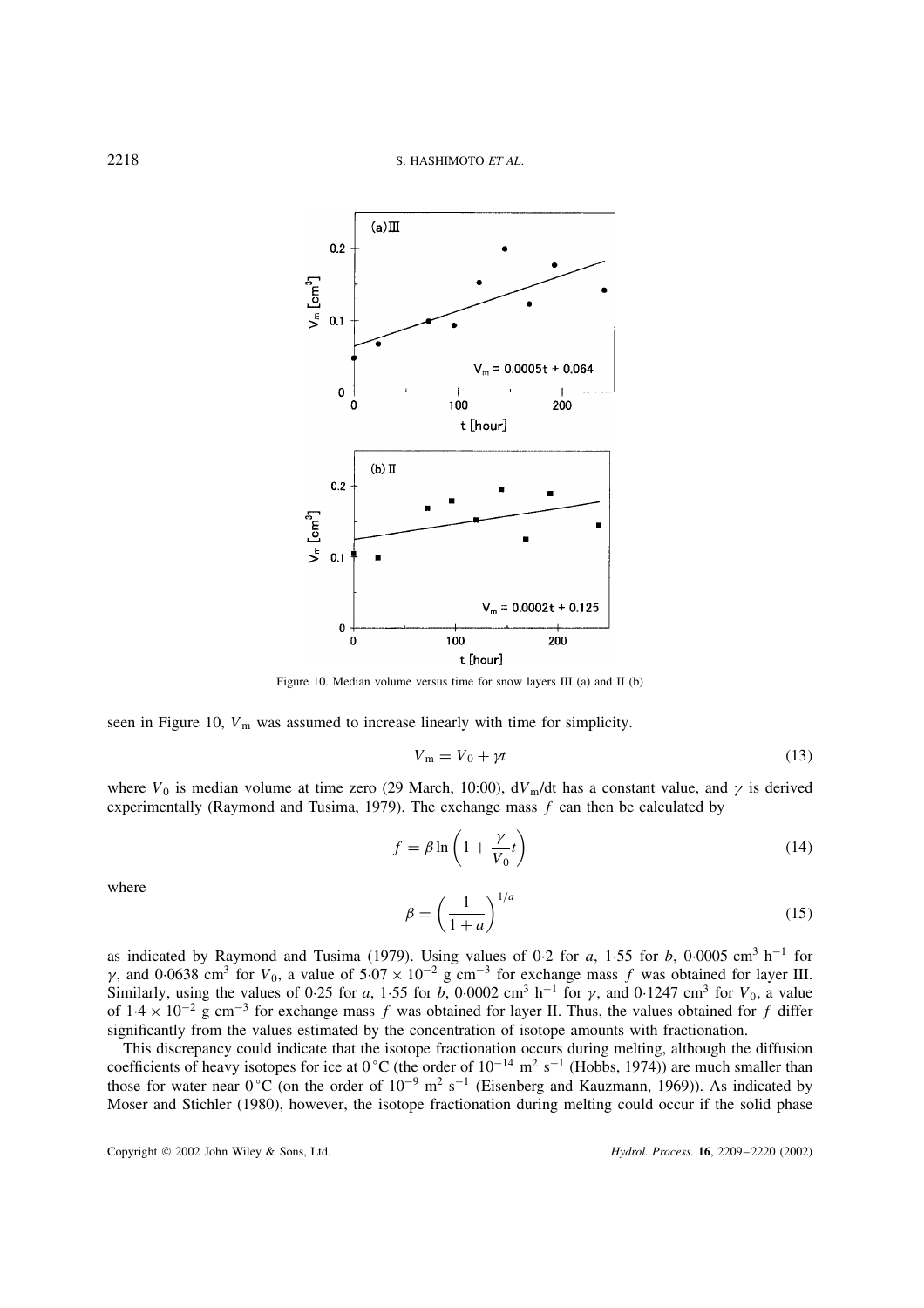is in the form of porous snow or firn. This may be due to the great surface area and the small surface layer thickness of the grains, which would allow isotope equilibrium by convection within the pore volume between neighbouring grains. If melting occurs as a result of isotope fractionation,  $\delta_m$  would no longer be equal to  $\delta'_{g0}$ in Equation (2). The water produced by melting  $\delta_{\rm m}$  can be calculated by

$$
\delta_{\rm m}/1000 = (1/\alpha)(1 + \delta'_{\rm g0}/1000) - 1\tag{16}
$$

where  $\alpha$  is the isotope fractionation factor for freezing at the liquid–solid interface, and  $\delta'_{g0}$  is the isotope concentration of the snow particles on the observation day. As a result, the exchange mass in a day (including the isotope fractionation during melting) is calculated to be  $2.0 \times 10^{-2}$  g cm<sup>-3</sup> in layer III and  $1.8 \times 10^{-2}$  g cm<sup>-3</sup> in layer II. Although the latter value is consistent with that derived by the change in particle size, the former is not. The disparity between the calculations from isotope data and those from the change in particle size is considered to be caused not by the isotope fractionation during melting, but by the isotope change of pore water during 'interaction' (inflowing and outflowing). Therefore, the exchange between snow particles and pore water while flowing downward should be taken into account when examining isotope data from a wet snow pack. In order to clarify the change in isotope concentration with time (including effects of the downward flow of pore water), further studies, to look at such aspects in more detail, would be required.

#### ACKNOWLEDGEMENTS

We thank Dr H. Ishii of the Institute of Low Temperature Science, Hokkaido University, and the staffs of the Moshiri Branch of the Uryu Experimental Forest, Hokkaido University, for their support for the observations. We wish to thank Dr N. Yoshida, Mr N. Kurita and the members of the Tokyo Institute of Technology for analysing isotope concentrations.

This study was supported by a grant-in-aid for scientific research (no. 12878087) of the Ministry of Education, Science, Sports and Culture of the Japanese Government.

#### **REFERENCES**

Lehmann M, Siegenthaler U. 1991. Equilibrium oxygen- and hydrogen-isotope fractionation between ice and water. *Journal of Glaciology* **37**(125): 23–26.

Moser H, Stichler W. 1980. Environmental isotopes in ice and snow. In *Handbook of Environmental Isotope Geochemistry*, vol. 1, Fritz P, Fontes JC (eds). Elsevier: New York; 141–178.

Nakawo M, Hashimoto S, Ageta Y, Miyazaki N. 1999. Isotopic studies of a snow layer in a temperate region—isotopic balance and temporal change. In *Physics of Ice Core Records*, Hondo (ed.). Hokkaido University Press: Sapporo; 141–151.

Raymond CF, Tusima K. 1979. Grain coarsening of water-saturated snow. *Journal of Glaciology* **22**: 83–105.

Aizen V, Aizen E, Melack J, Martma T. 1996. Isotopic measurements of precipitation on central Asian glaciers (southeastern Tibet, northern Himalayas, central Tien Shan). *Journal of Geophysical Research* **101**(D4): 9185–9196.

Akitaya E. 1978. Measurements of free water content of wet snow by calorimetric method. *Low Temperature Science Series A* **36**: 103–110 (in Japanese).

Arnason B, Buason Th, Martinec J, Theodorsson P. 1973. Movement of water through a snowpack traced by deuterium and tritium. In *Role of Snow and Ice in Hydrology*. IAHS Publication 107, vol. 1. International Association of Hydrological Sciences: Wallingford; 299–312. Craig H. 1961. Isotopic variations in meteoric waters. *Science* **133**: 1702–1703.

Eisenberg D, Kauzmann W. 1969. *The Structure and Properties of Water*. Clarendon Press: Oxford.

Hobbs PV. 1974. *Ice Physics*. Clarendon Press: Oxford.

Johnsen SJ, Dansgaard W, White JWC. 1989. The origin of Arctic precipitation under present and glacial conditions. *Tellus B* **41**: 452–468. Jouzel J, Souchez RA. 1982. Melting–refreezing at the glacier sole and the isotopic composition of the ice. *Journal of Glaciology* **28**(98):  $35 - 42$ 

Krouse HR, Hislop H, Brown HM, West K, Smith JL. 1977. Climatic and spatial dependence of the retention of D/H and <sup>18</sup>O/<sup>16</sup>O abundance in snow and ice of North America. In *Isotopes and Impurities in Snow and Ice*. IAHS Publication 118. International Association of Hydrological Sciences: Wallingford; 242–247.

Nakawo M, Chiba S, Satake H, Kinouchi S. 1993. Isotopic fractionation during grain coarsening wet snow. *Annals of Glaciology* **18**: 129–134.